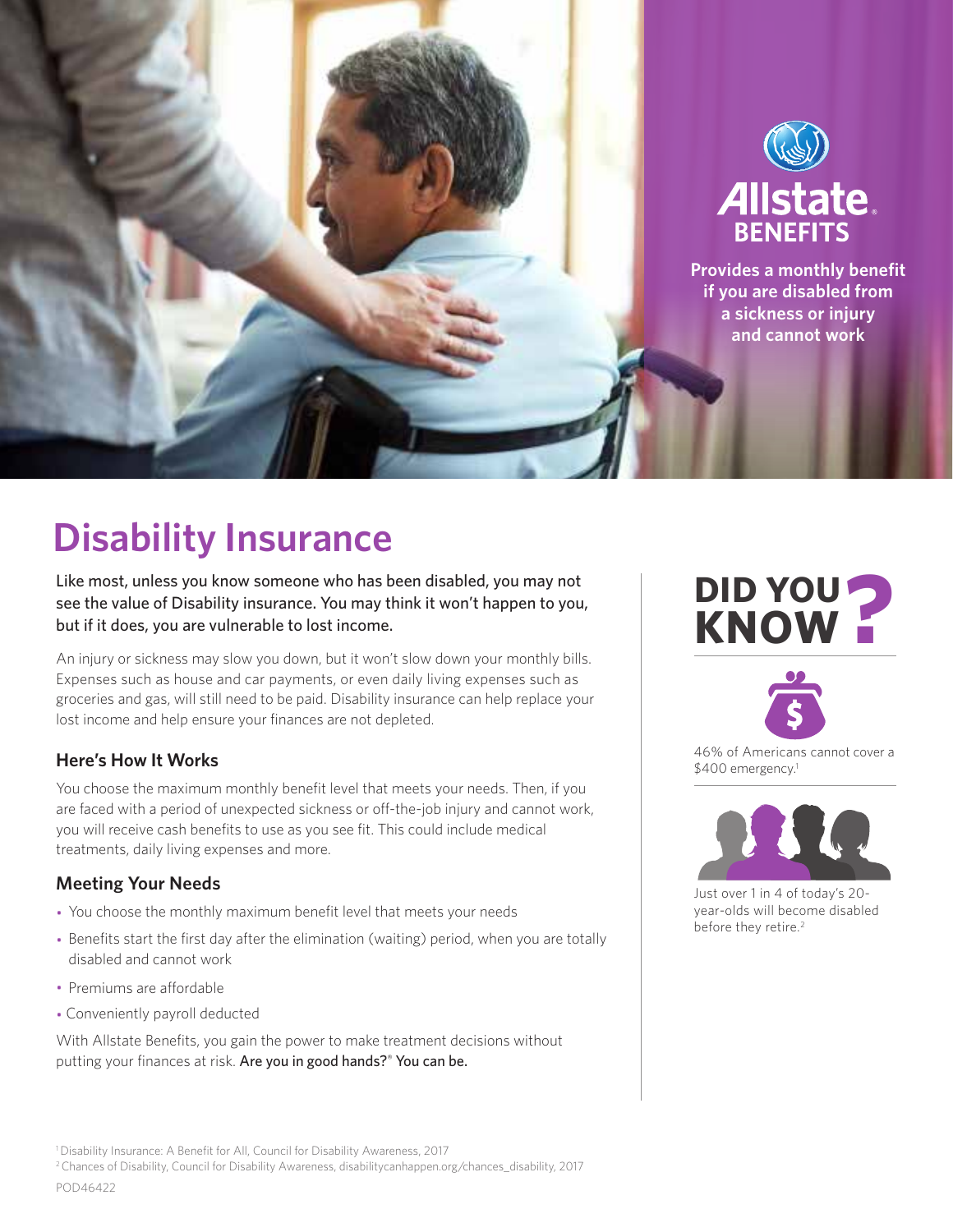# **Meet Joan**

**Joan is a hard worker and is very active outside of her workplace. She considers herself healthy and is still relatively young. Recently, one of her coworkers suffered a disability while at home and was unable to work, so her paycheck stopped. Joan thinks about her own situation and wonders what would happen to her finances if she suffered a disability.** 

**Here is what weighs heavily on her mind:**

- Her major medical will only pay a portion of the expenses associated with diagnosis, injury treatments and rehabilitation (if required)
- If she misses work because of an injury, she may not get paid or will receive a reduced paycheck
- She has bills, rent/mortgage, groceries and everyday living expenses she must continue to pay
- She might need to purchase special medical equipment, make needed renovations to her home or need assistance from a visiting nurse

Joan's story of injury and treatment turned into a happy ending, because she had Short Term Disability Insurance to help replace her paycheck while she was out of work.



Joan purchased Short Term Disability Insurance to help protect the family's finances if she had to miss work due to a disability.





Joan is painting her home when she falls from a ladder. She immediately feels sharp pain in her lower back. She visits her local emergency room to help relieve her pain.

# Here's Joan's treatment path:

- Joan visits the emergency room and the doctors recommend she meet with a neurosurgeon
- The surgeon diagnoses Joan with a torn disc
- Joan's doctor schedules surgery and informs her the recovery period will last six to eight weeks
- Joan files her Short Term Disability claim online
- Joan undergoes surgery and is released from the hospital to recover for six to eight weeks
- She visits her doctor during her recovery

Joan received a monthly cash benefit while she was unable to work, which helped her continue to meet all her financial obligations.



In addition to her medical coverage, Joan's Short Term Disability Insurance provided the following benefit:

Monthly Disability Benefit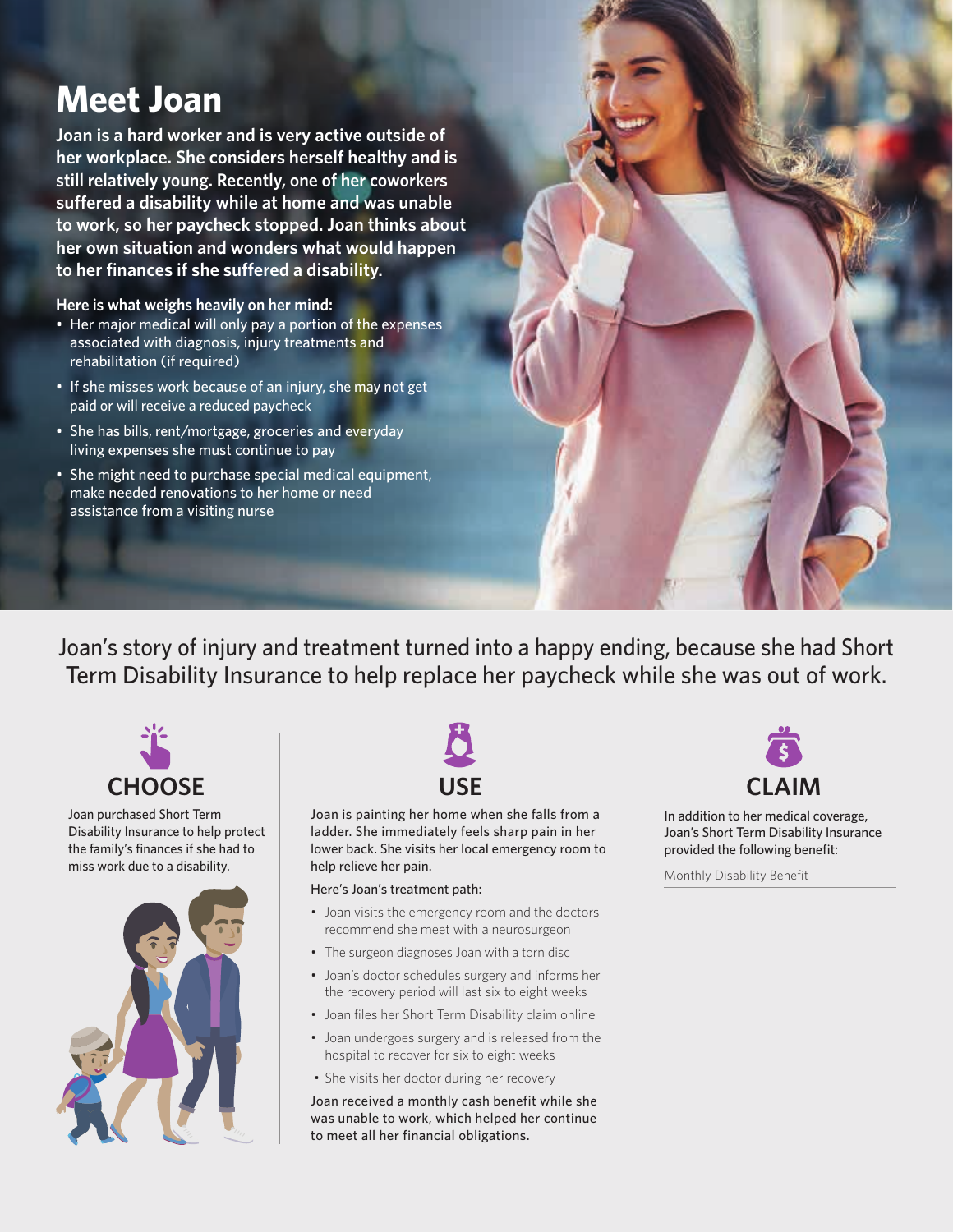# **Using your cash benefits**

Our cash benefits provide greater coverage options because you get to determine how to use them.



# **Finances**

Can help protect your savings, retirement plans and 401ks from being depleted.

# **Travel**

You can use your cash benefits to help pay for expenses while receiving treatment in another city.



# Home

You can use your cash benefits to help pay the mortgage, continue rental payments, or perform needed home repairs for your after care.



## Expenses

The monthly cash benefit can be used to help pay your family's living expenses such as bills, electricity and gas.



#### **MyBenefits: 24/7 Access allstatebenefits.com/mybenefits**

An easy-to-use website that offers 24/7 access to important information about your benefits. Plus, you can submit and check your claims (including claim history), request your cash benefit to be direct deposited, make changes to personal information, and more.

# **BENEFITS**

# **BASE POLICY BENEFITS**

Total Disability - the monthly benefit starts after the elimination period has been met. Benefits will not continue beyond the maximum benefit period. You must be actively employed on the date the disability occurs for this monthly benefit to be payable

Partial Disability - 50% of the monthly benefit is paid after at least one month of the Total Disability Benefit is payable. Payments continue while partially disabled for up to 3 months, but not beyond the maximum benefit period

Pregnancy - for total disability due to pregnancy if the policy has been in force for at least 10 months

Monthly Benefit When You Attain Age 70 - the monthly benefit will continue if you are disabled when you reach age 70 for the remainder of your benefit period or 12 months, whichever is less

Waiver of Premium - premiums are waived after monthly disability benefits are payable for 90 days in a row. Waived as long as monthly benefits are payable, but not beyond the maximum benefit period

# **BASE POLICY BENEFIT CONDITIONS**

Concurrent Disability - one monthly benefit is paid, even if you are disabled due to more than one cause. Being disabled from more than one cause does not extend the payment of benefits under the maximum benefit period

Recurrent Disability - a benefit is paid if disabled from the same or related cause within 6 months without a new waiting period or maximum benefit period

# **DETAILS OF COVERAGE FOR POLICY**

Maximum Monthly Benefit - Minimum \$400 up to a Maximum of \$5,000 (based on income)

Benefit Period - Choose from 3, 6, 12 or 24 month benefit periods

Premium and Premium Mode - Your Allstate Benefits Representative can help you determine this

Elimination Periods (number of days for injury and sickness) - Choose from 0 injury/7 sickness, 0 injury/14 sickness, 7 injury/7 sickness, 14 injury/14 sickness, 30 injury/30 sickness, 90 injury/90 sickness or 180 injury/180 sickness

# **DEFINITIONS**

Total Disability - when, because of sickness or an off-the-job injury, you can't perform the material and substantial duties of your own occupation (as defined below) and are under a physician's care

Own Occupation - the occupation you are performing when a period of disability begins

Elimination (Waiting) Period - a period of continuous total disability which must be satisfied before you are eligible to receive benefits